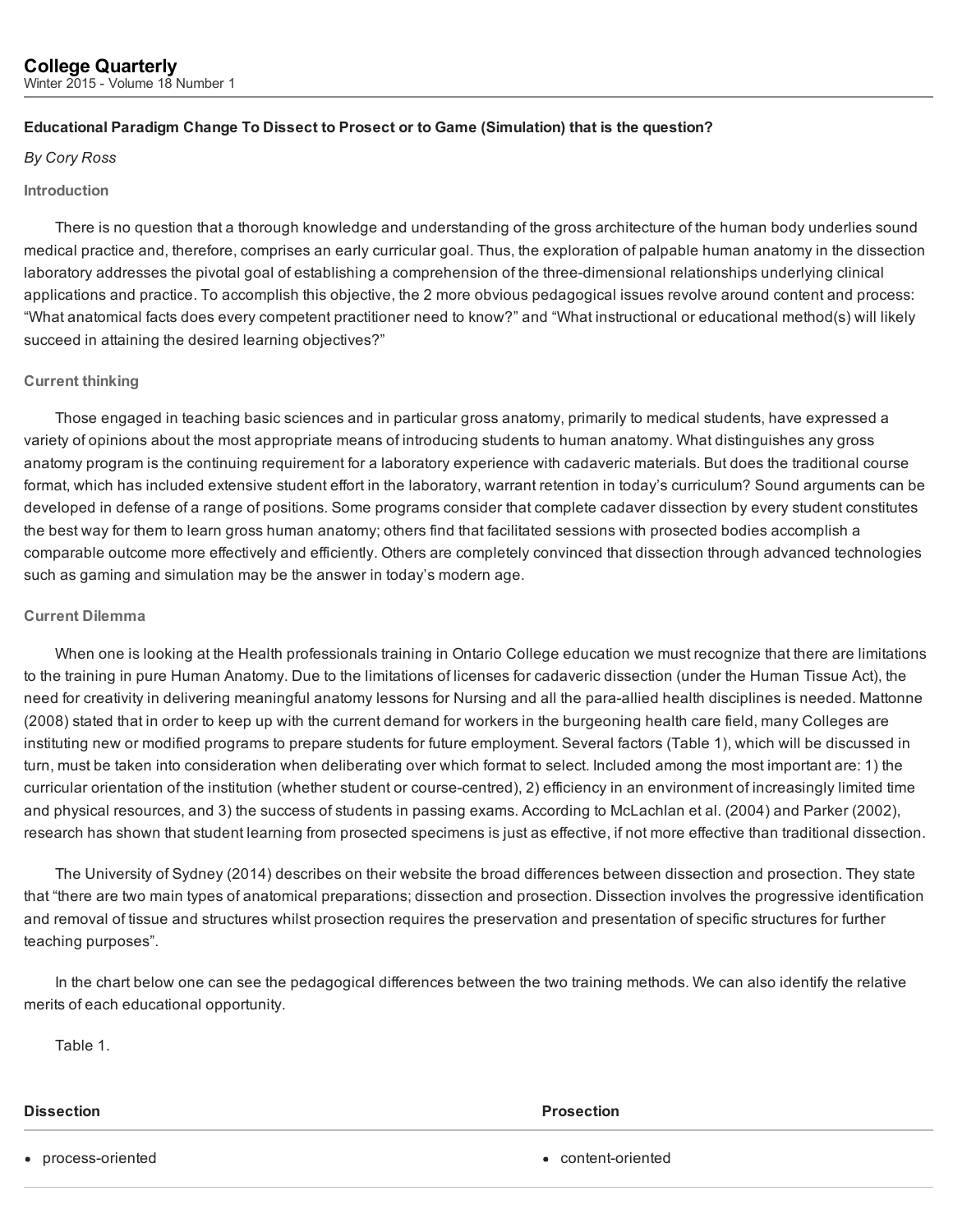| • heavy emphasis on facts and detail                                                            | • facilitates problem-based learning and critical study of<br>principles |
|-------------------------------------------------------------------------------------------------|--------------------------------------------------------------------------|
| • does not permit review of previously dissected material                                       | • permits review of earlier course material                              |
| • difficult and time-consuming                                                                  | • maximizes efficient use of student time                                |
| • leads to destruction of tissue (preservation not possible for future<br>prospective students) | • preserves valuable resource material                                   |
| • wasteful of limited resource material                                                         | • maximizes efficient of resource material                               |
| • provides in depth training to specialists                                                     | • provides similar outcomes on exams                                     |

### Curriculum Objectives

An essential role of anatomy teaching in undergraduate medical education is to provide students with the anatomical skills which enable them to practice medicine. It is irrefutable that the observation of the whole body provides a solid understanding of human morphology, essential for good medical education. But the word anatomy is derived from the Greek word *ana* = up, and *tome* = a cutting, hence cutting up of a body (University of Sydney glossary of terms 2014). It follows that it is the role of the anatomist to dissect. However, medical, nursing and other para- allied health are not anatomists. While dissection of the whole body is a method of learning and has certainly a strong heuristic appeal, it may be suggested that it is not the process of dissection which is important but, rather, the opportunity to examine the resulting specimens, provided that the course is carefully structured. This is definitely a great advantage that gaming capitalizes on. The sheer use of technology is also an instructional medium which today's generation of students gravitate to, identify with and enjoy.

Modern medical education is evolving and demands problem-based, student-centred active learning programs. All health professional schools today are searching for a reduction of factual teaching, a more critical study of principles, and more free time for study. In a student-centred approach to learning, students are encouraged to develop research, intellectual and diagnostic skills. Suitable problem-based exercises encourage students to cultivate and maintain an active mind. However, this intent is invariably defeated with a more traditional approach, where the logistics of dissection, and its lengthy and time-consuming nature, lead to a false emphasis on process, rather than content. The critical study of principles is not the most conspicuous feature of dissecting manuals, and students following this program will have little free time for critical analysis, for dissecting the whole body is notoriously timeconsuming and detail-oriented. Rather than gaining an understanding of form, function and anatomical relationships, students invariably spend an exorbitant amount of laboratory time deciding how or what to cut. The head, for example, like the pelvis, was not designed with dissection in mind, and the time and ingenuity needed to dissect the infratemporal fossa is emphatically not educationally worth the effort.

Moreover, we can scarcely defend the process of human dissection on the grounds that it instills in the student a detailed knowledge of human topography. Dissection is, by its very nature, destructive and reductionist. Thus, the success of dissection *presupposes* an accurate and detailed topographical knowledge of human anatomy that is more the domain of the specialist rather than the novice. For students enrolled in programs outside of surgical specialties, the degree of minute and systematic details required to produce a quality dissection is unnecessary and, indeed, impossible to achieve, since student efforts are invariably met with the destruction of the very tissue they are attempting to observe. Many of same objections may be leveled at the practical skills which students are said to acquire while making a dissection of the whole body. But these considerations too are poorly applicable in many of the health science fields given that they all possess different learning outcomes and competencies. Even amongst the hierarchical training of medical students the degree to which anatomy training through dissection is being questioned. Certainly as student's